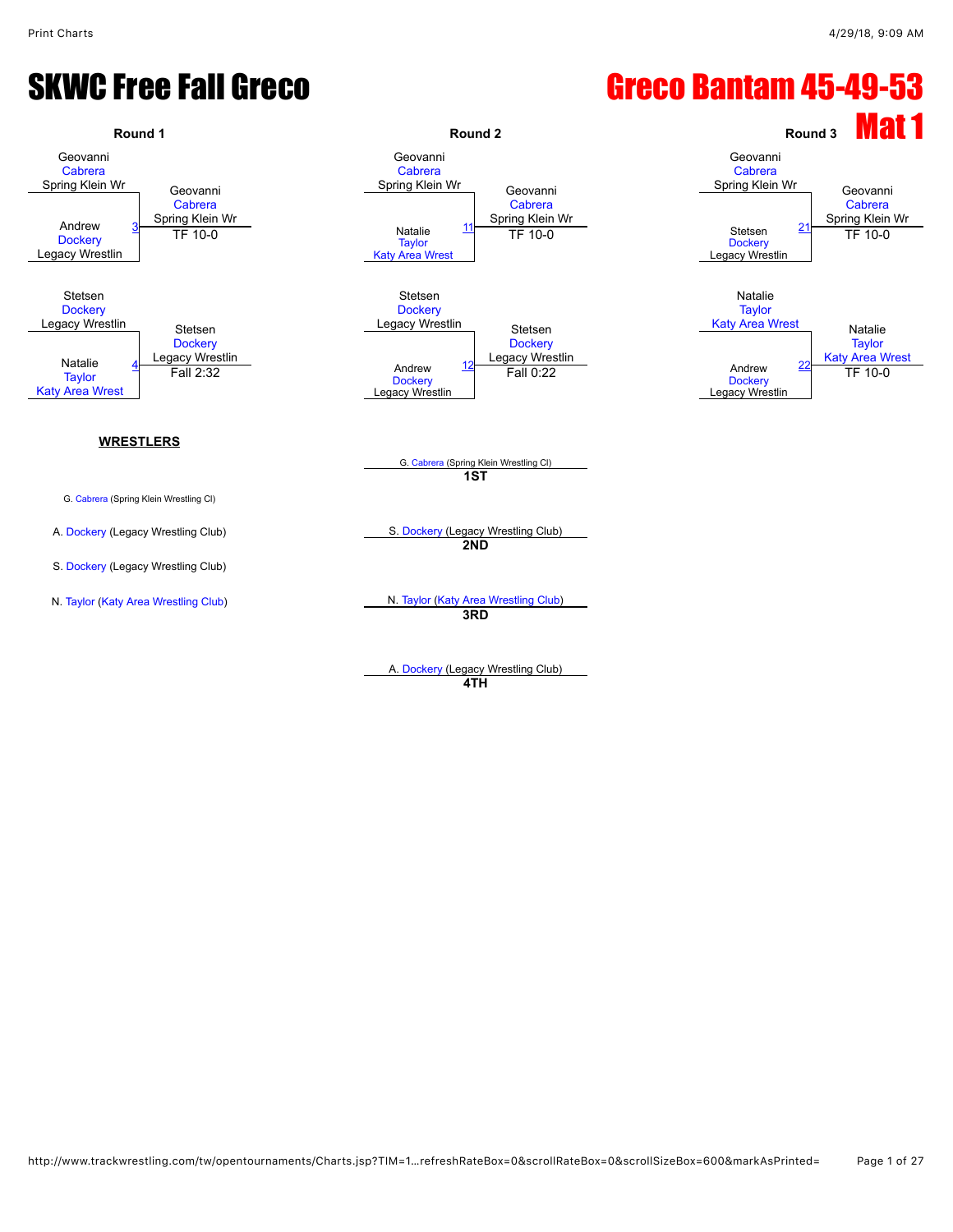### SKWC Free Fall Greco Canadiate 53-56



R. [Martinez](javascript:viewProfile(1161347096)) [\(Brazos Valley Wrestling C](javascript:viewClub(16280009))) **4TH**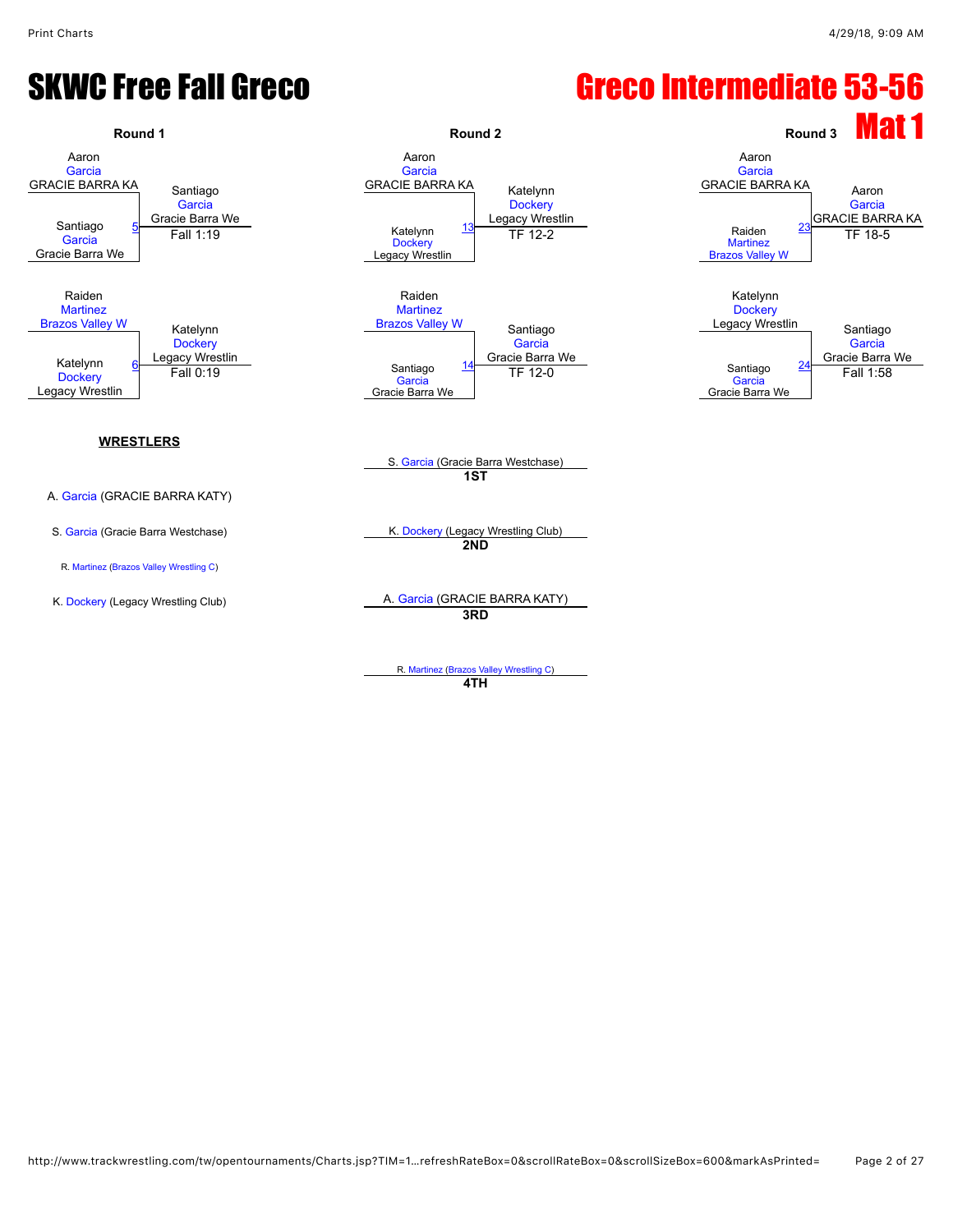#### SKWC Free Fall Greco Canadiate Superintendiate 59-63



D. [Longstreet](javascript:viewProfile(1531103096)) (Spring Klein Wrestling Cl) **4TH**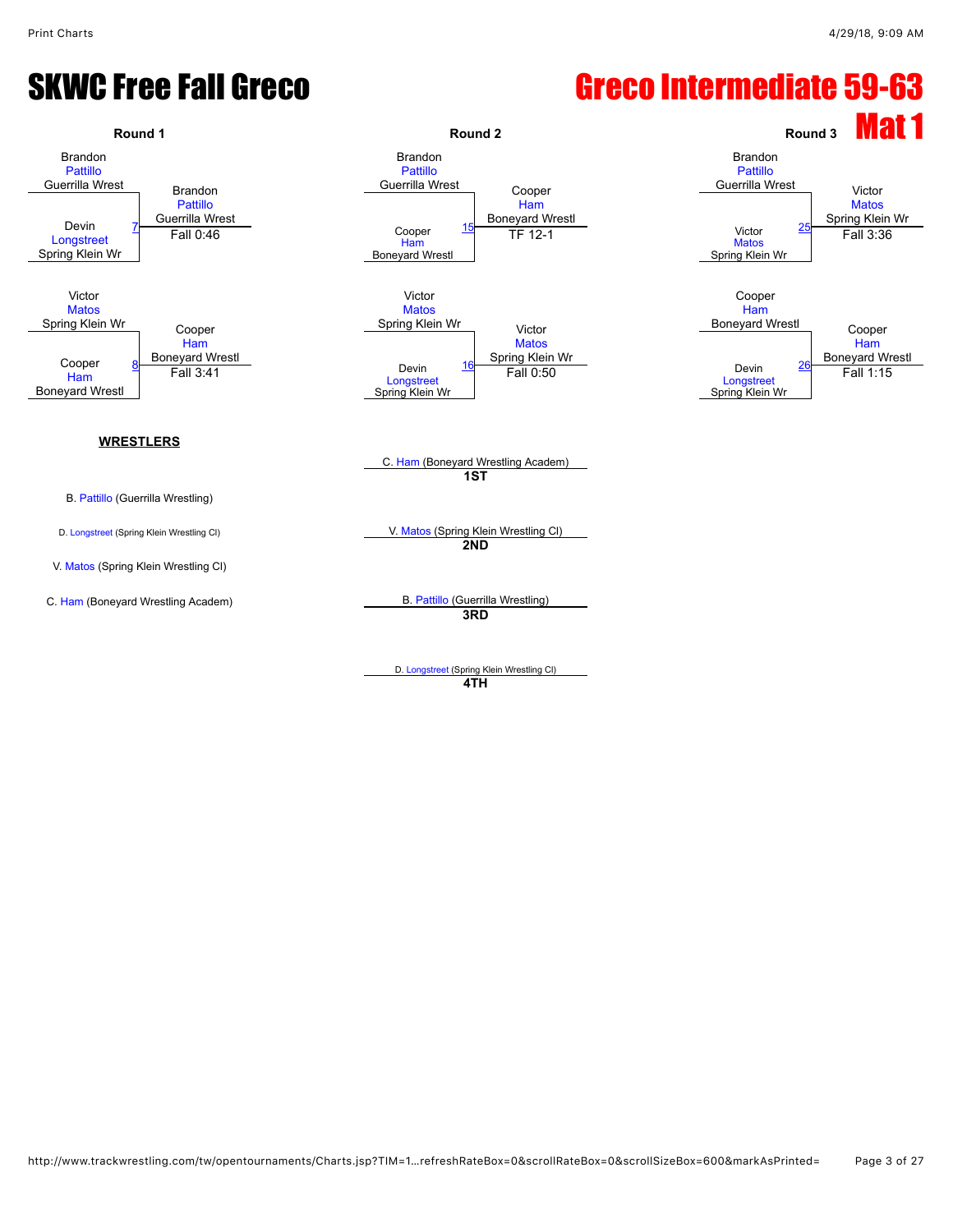# SKWC Free Fall Greco **Greco Canadiate 67-71**

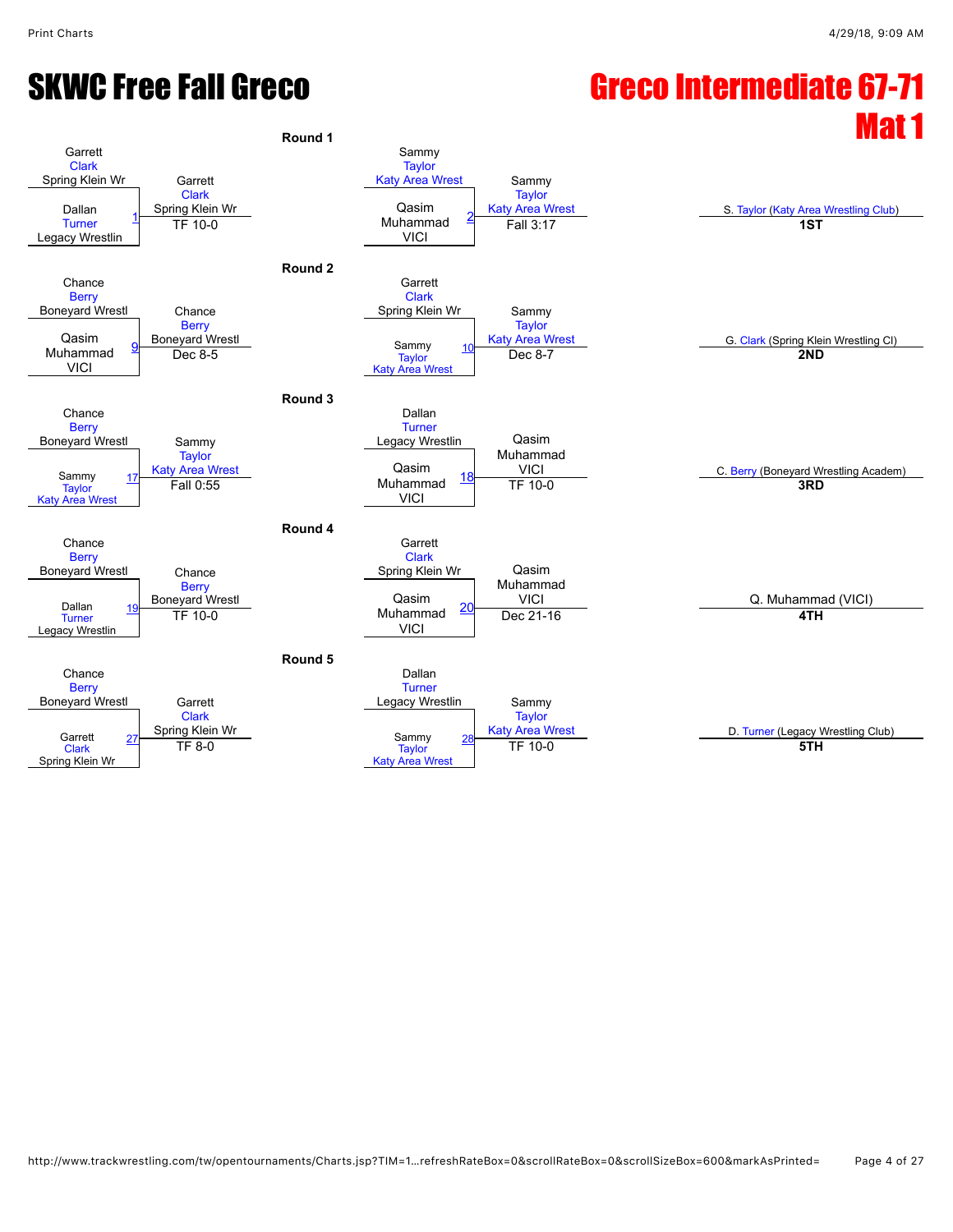### SKWC Free Fall Greco Green Care Care Constants Creco Novice 70-74

![](_page_4_Figure_3.jpeg)

D. [Espinoza](javascript:viewProfile(26420096)) (Brazoria County Wrestling) **4TH**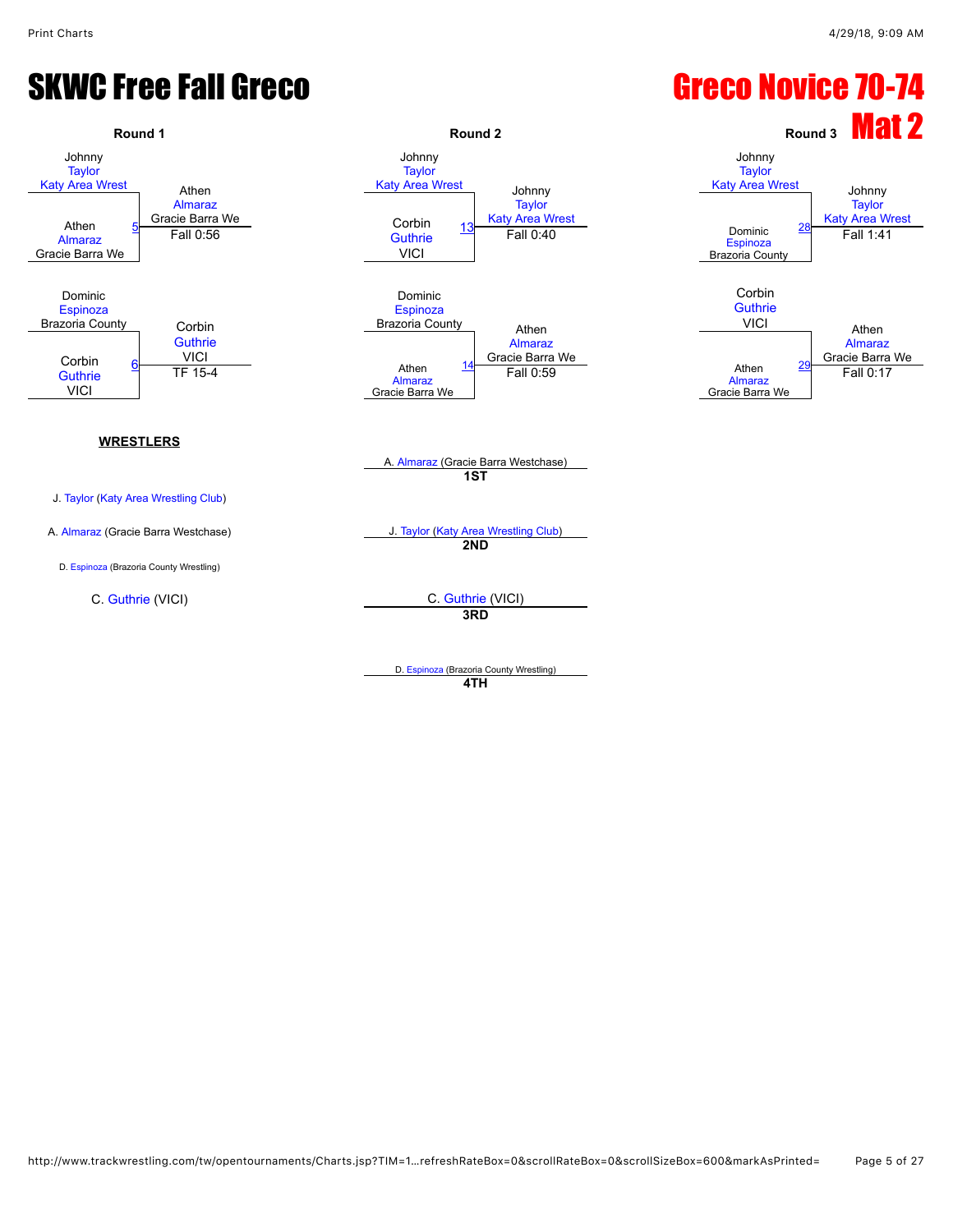# SKWC Free Fall Greco Green Care Care Constants Care Care Care Care Care Assessment Care Care Care Care Care Ca

![](_page_5_Figure_3.jpeg)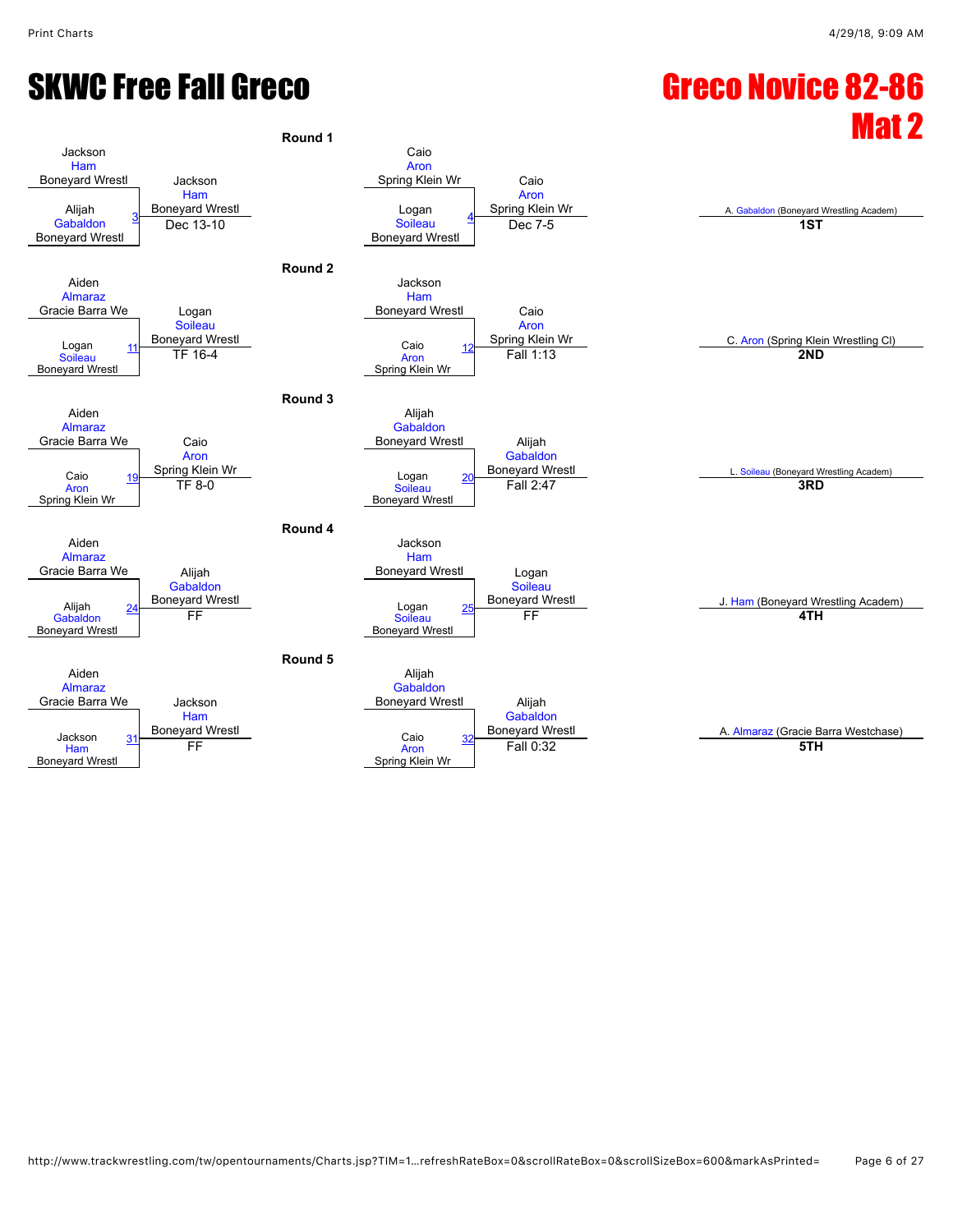#### SKWC Free Fall Greco Green Careco Novice 98-108

![](_page_6_Figure_3.jpeg)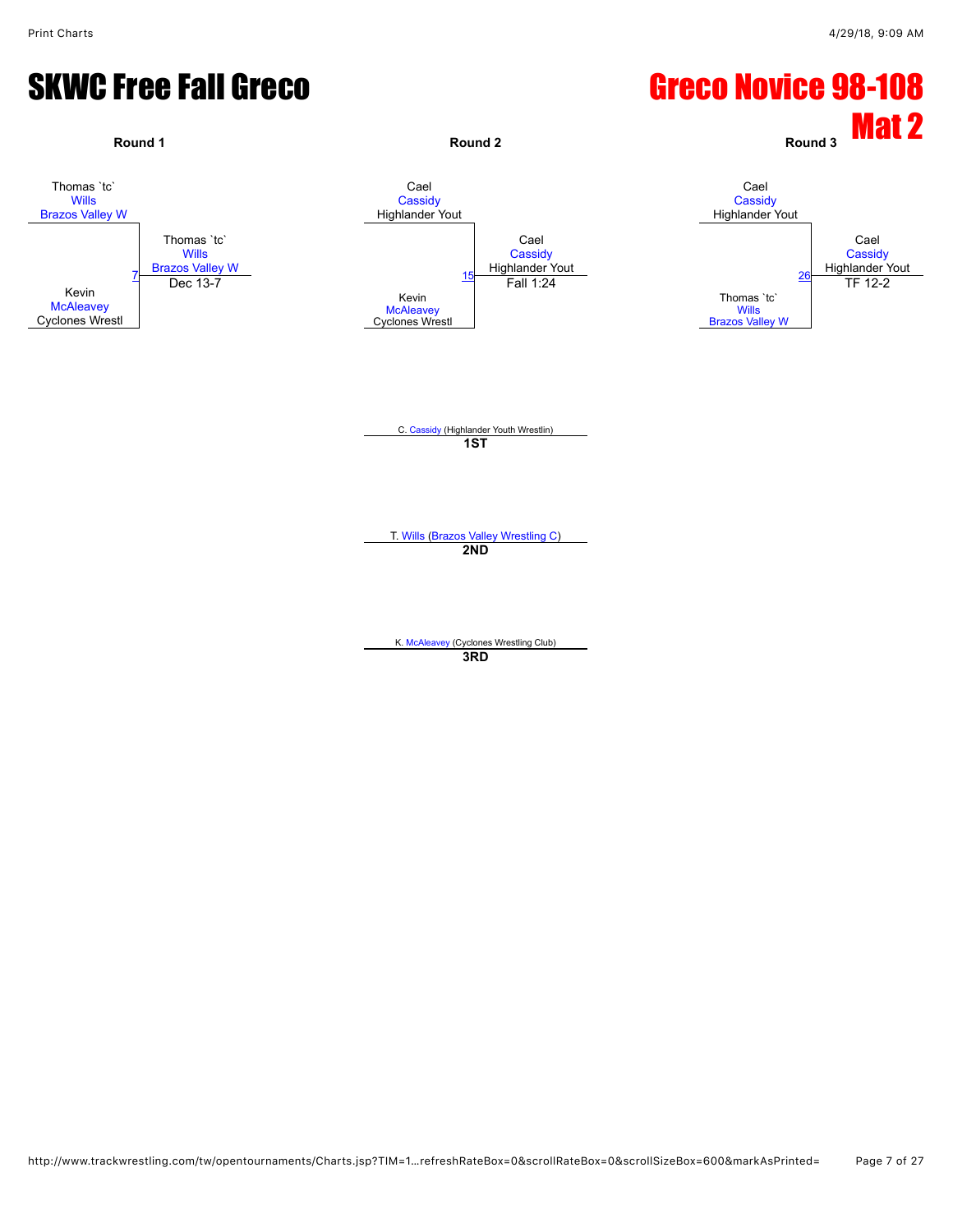#### SKWC Free Fall Greco Schoolboy 83-87-97

![](_page_7_Figure_3.jpeg)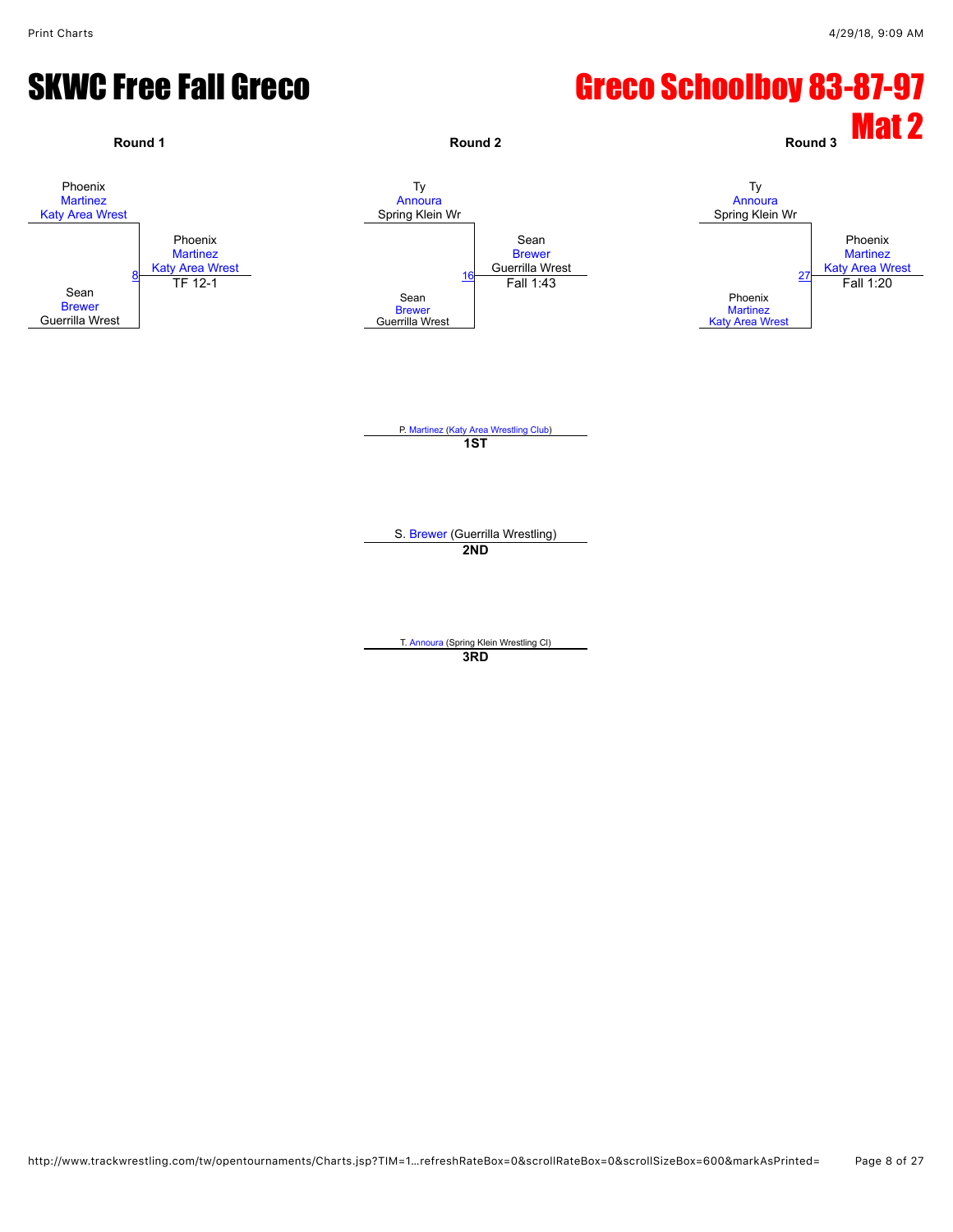# SKWC Free Fall Greco Schoolboy 106-110

![](_page_8_Figure_3.jpeg)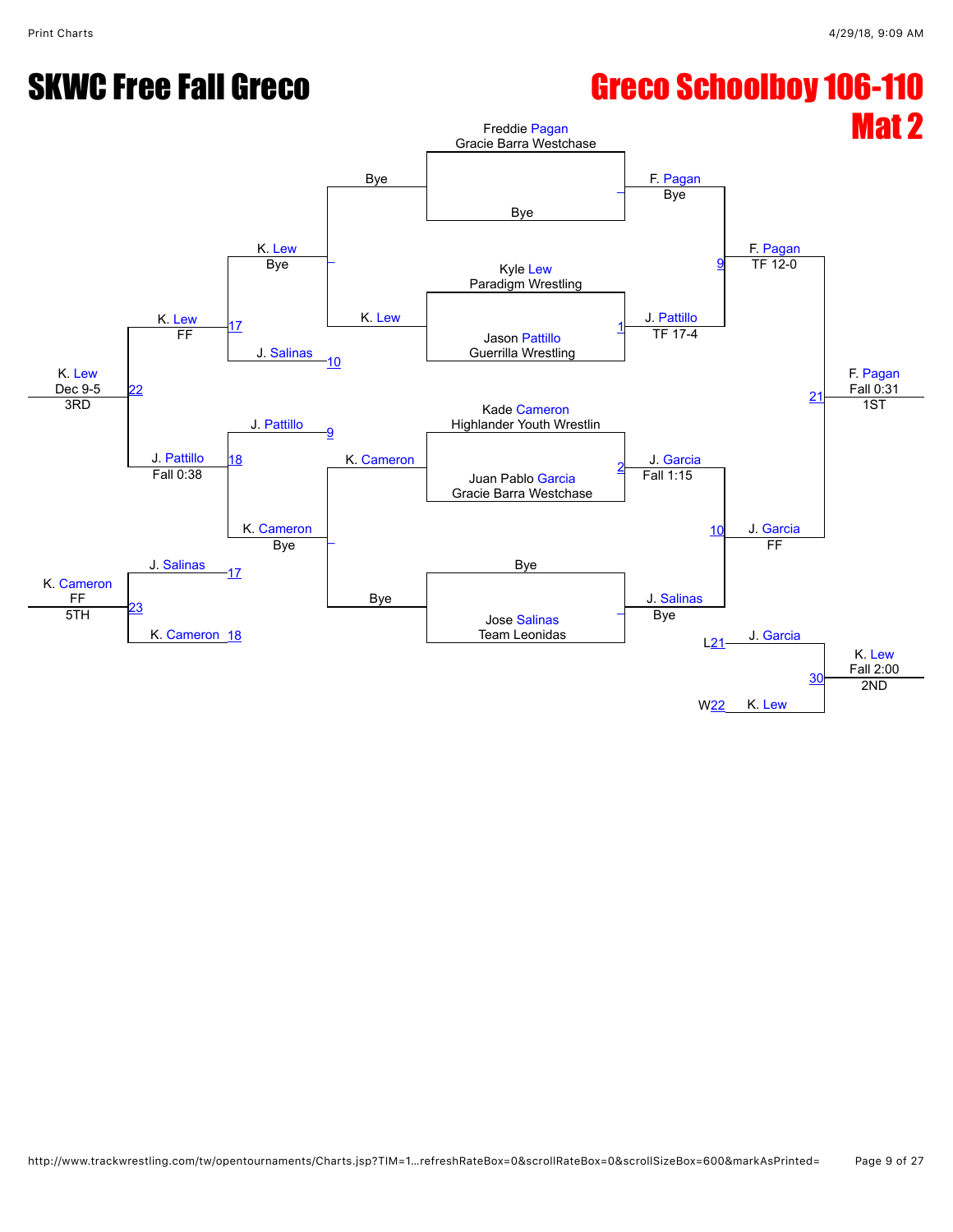#### SKWC Free Fall Greco Schoolboy 119-125-130

![](_page_9_Figure_3.jpeg)

**4TH**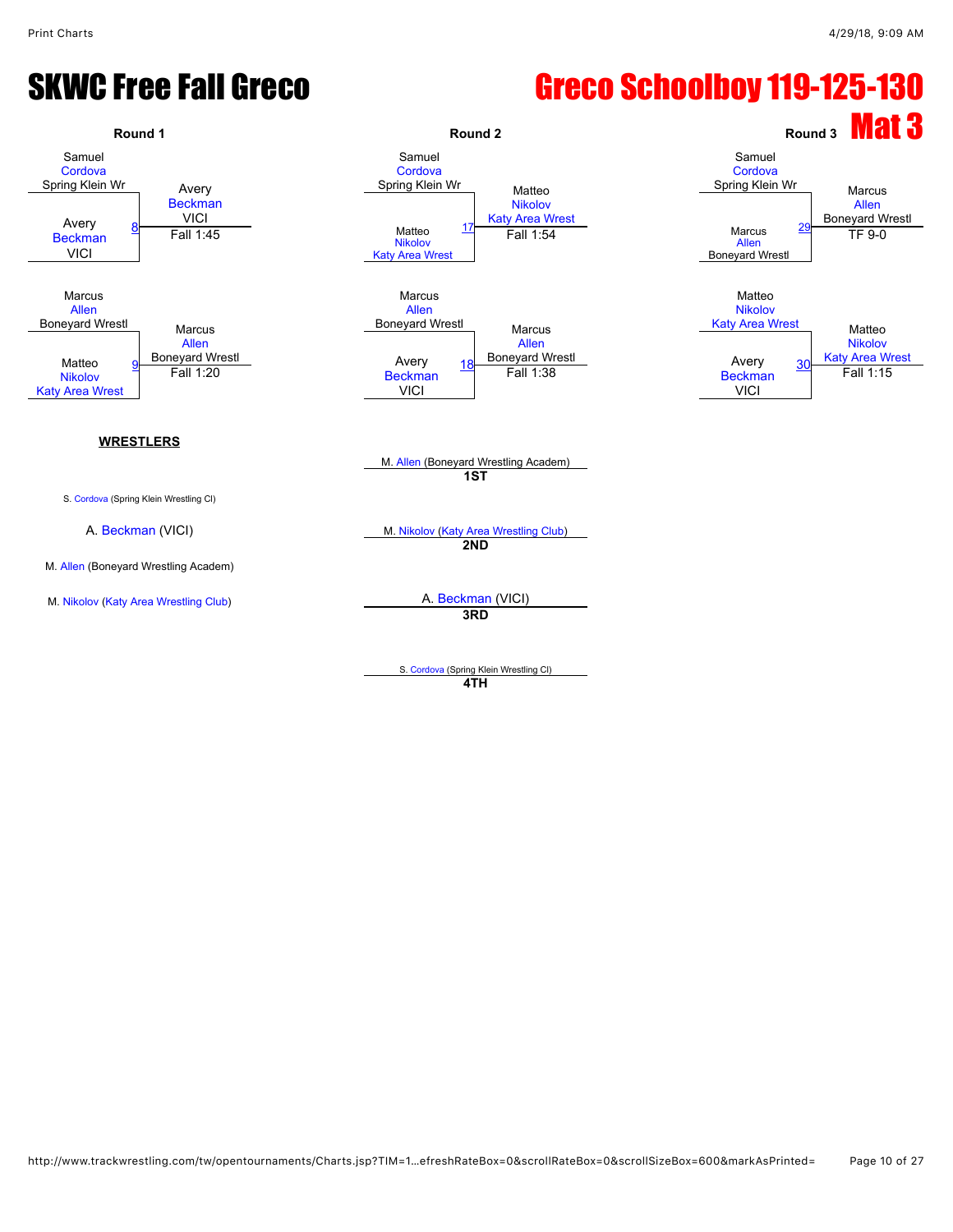# **SKWC Free Fall Greco** Greco Greco Cadet 113

![](_page_10_Figure_3.jpeg)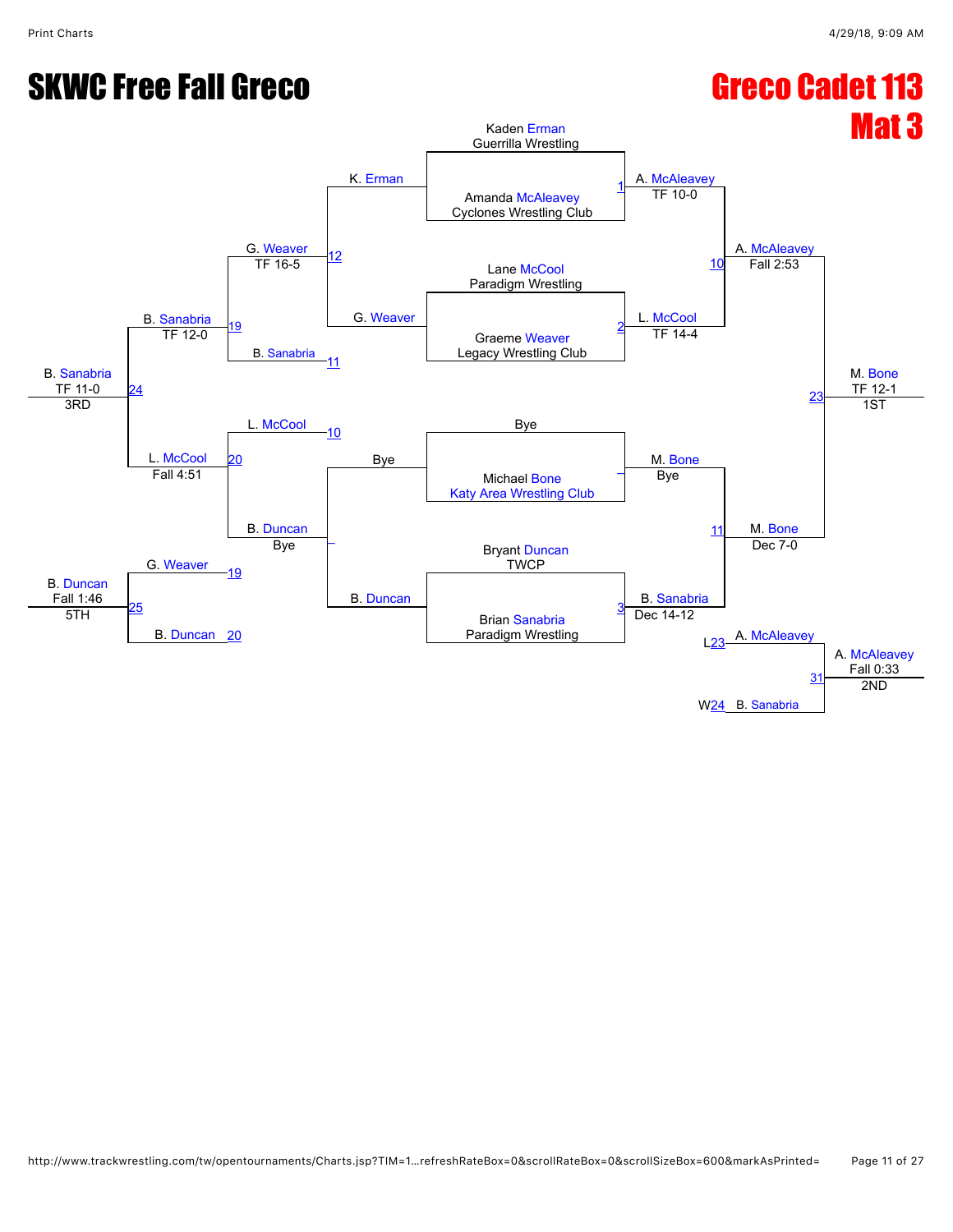# SKWC Free Fall Greco Green Can Greco Cadet 120-126

![](_page_11_Figure_3.jpeg)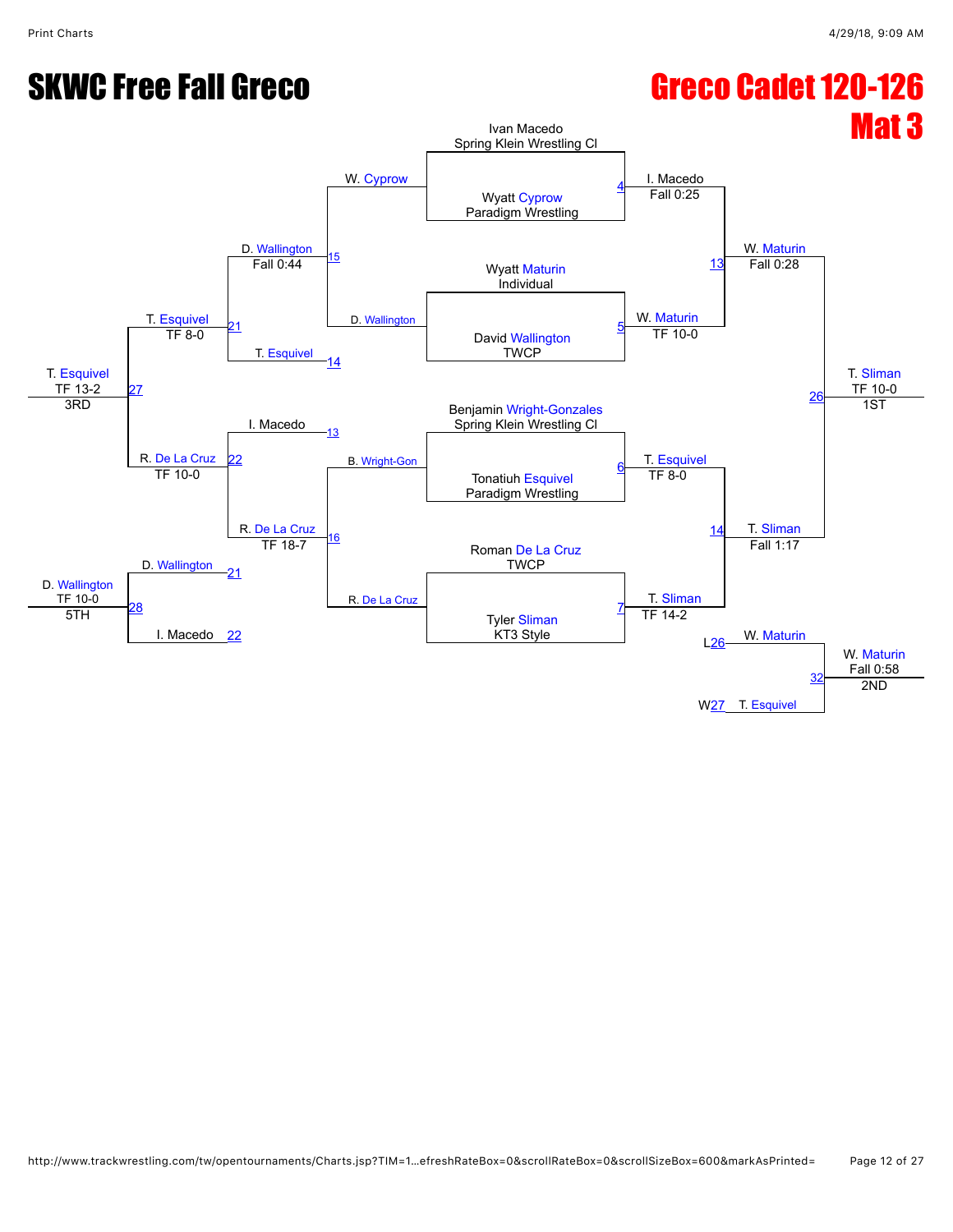# SKWC Free Fall Greco Green Cadet 132-138

![](_page_12_Figure_3.jpeg)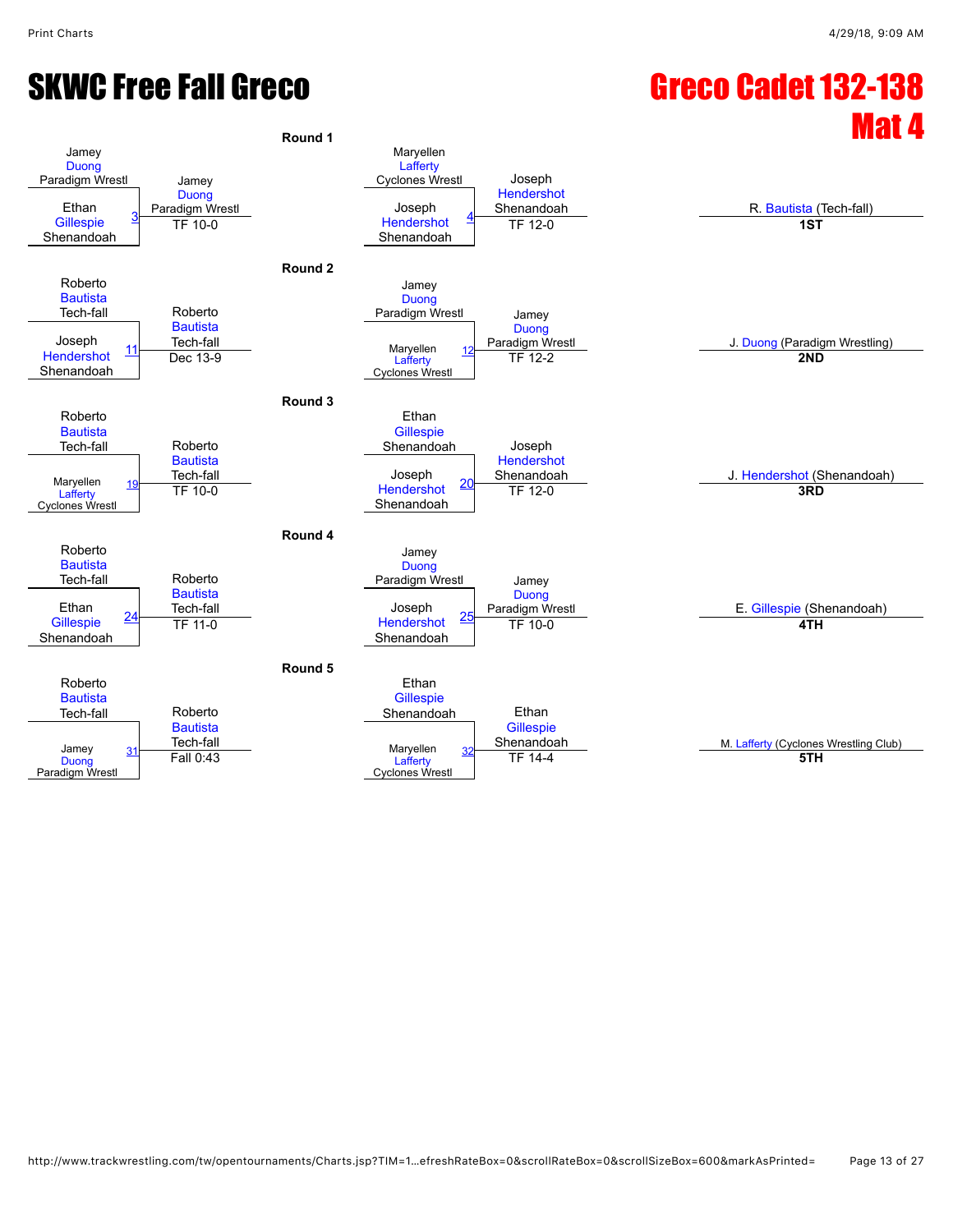# SKWC Free Fall Greco Green Canadian Creco Cadet 145-152

![](_page_13_Figure_3.jpeg)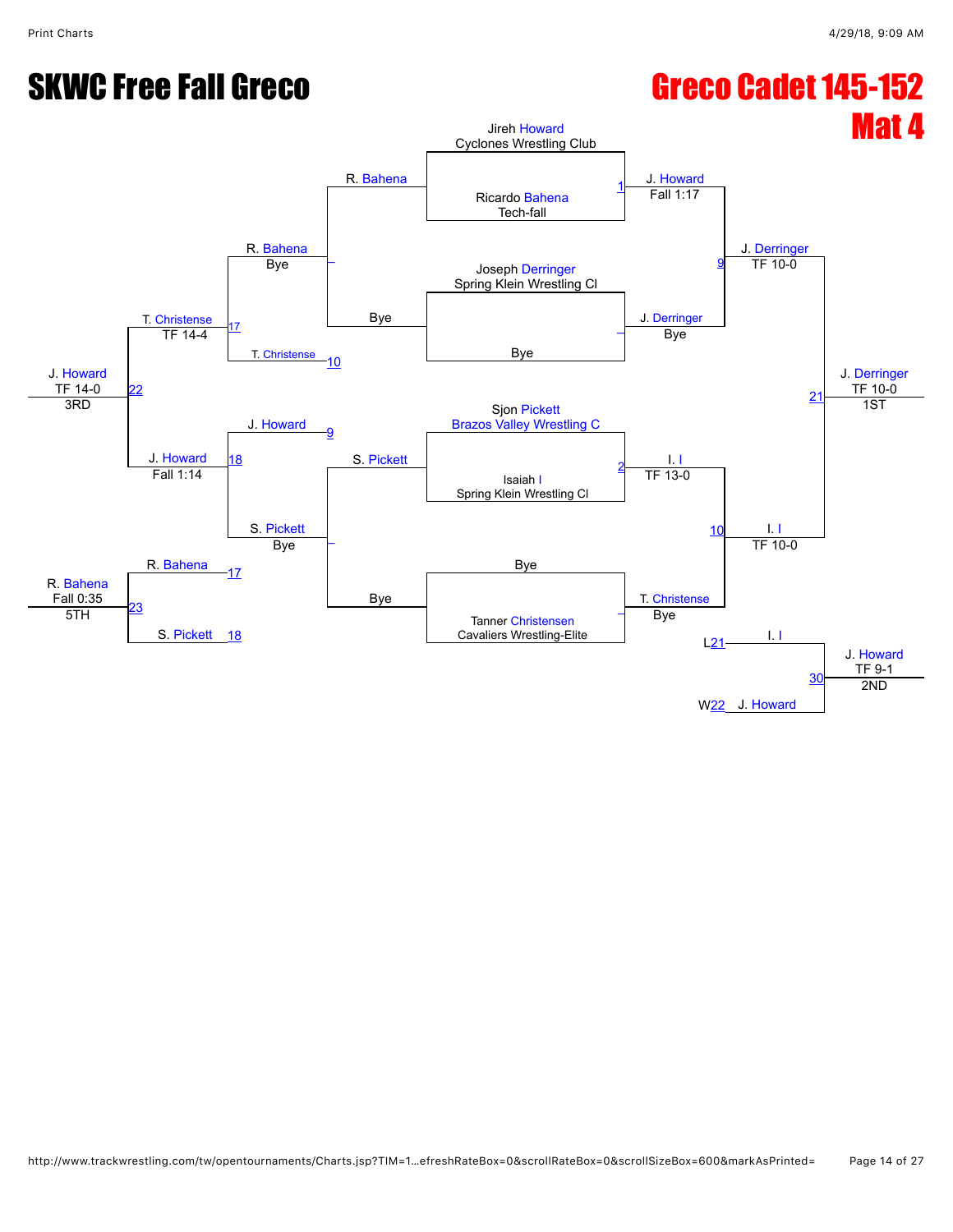#### SKWC Free Fall Greco Green Can Greco Cadet 160-170

![](_page_14_Figure_3.jpeg)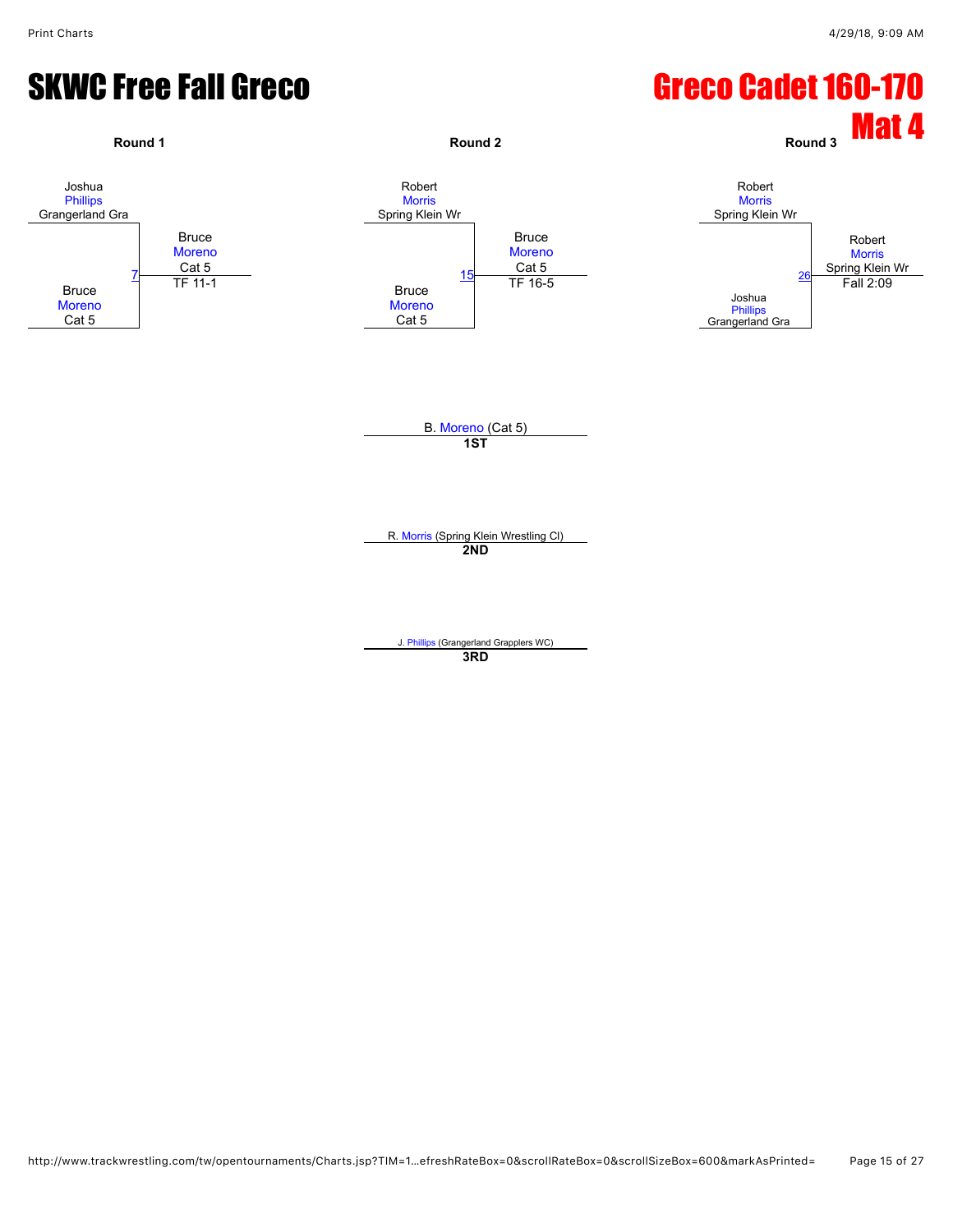#### SKWC Free Fall Greco Canadian Careco Junior 126-132

![](_page_15_Figure_3.jpeg)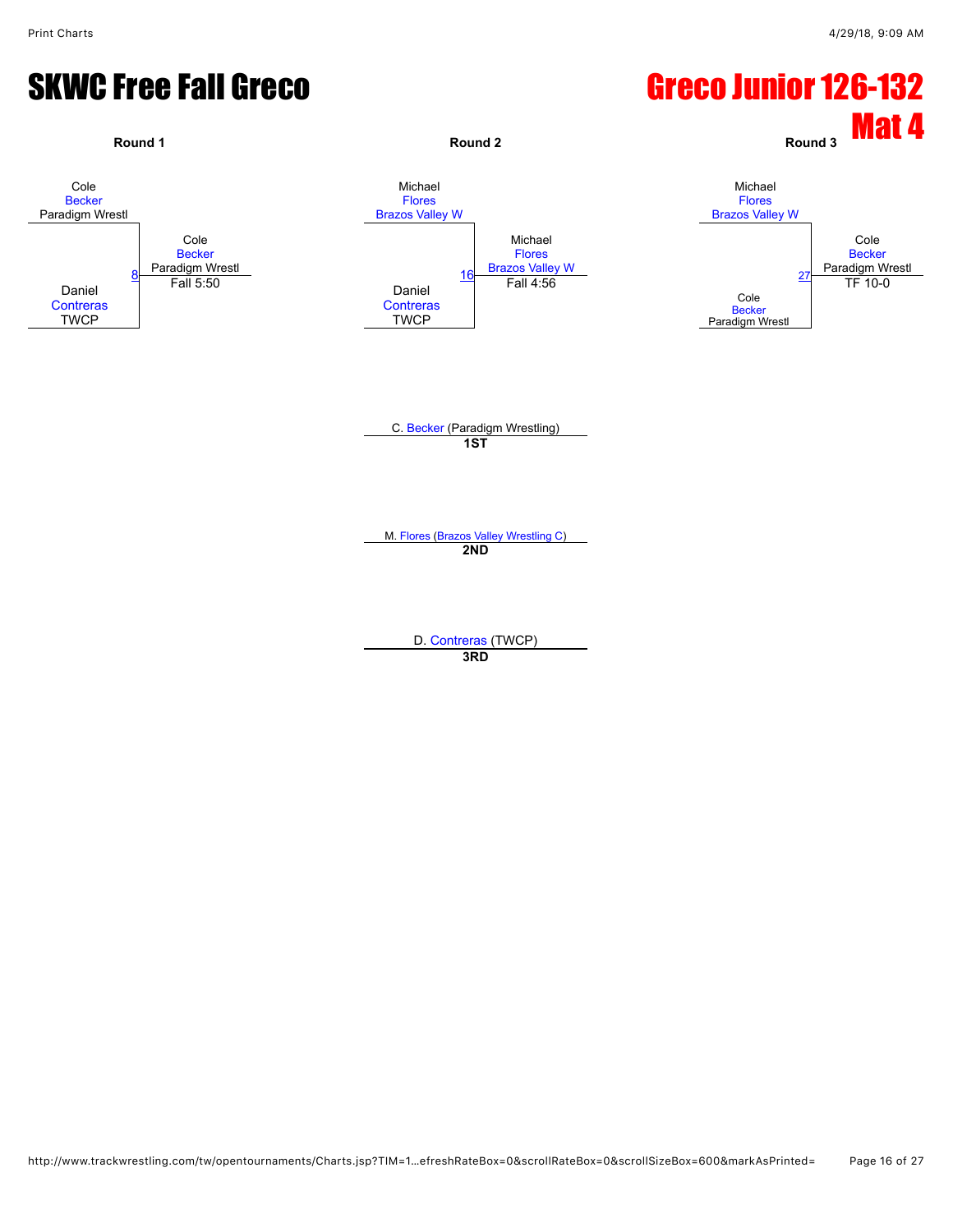#### SKWC Free Fall Greco Greco Greco Junior 138

![](_page_16_Figure_3.jpeg)

**4TH**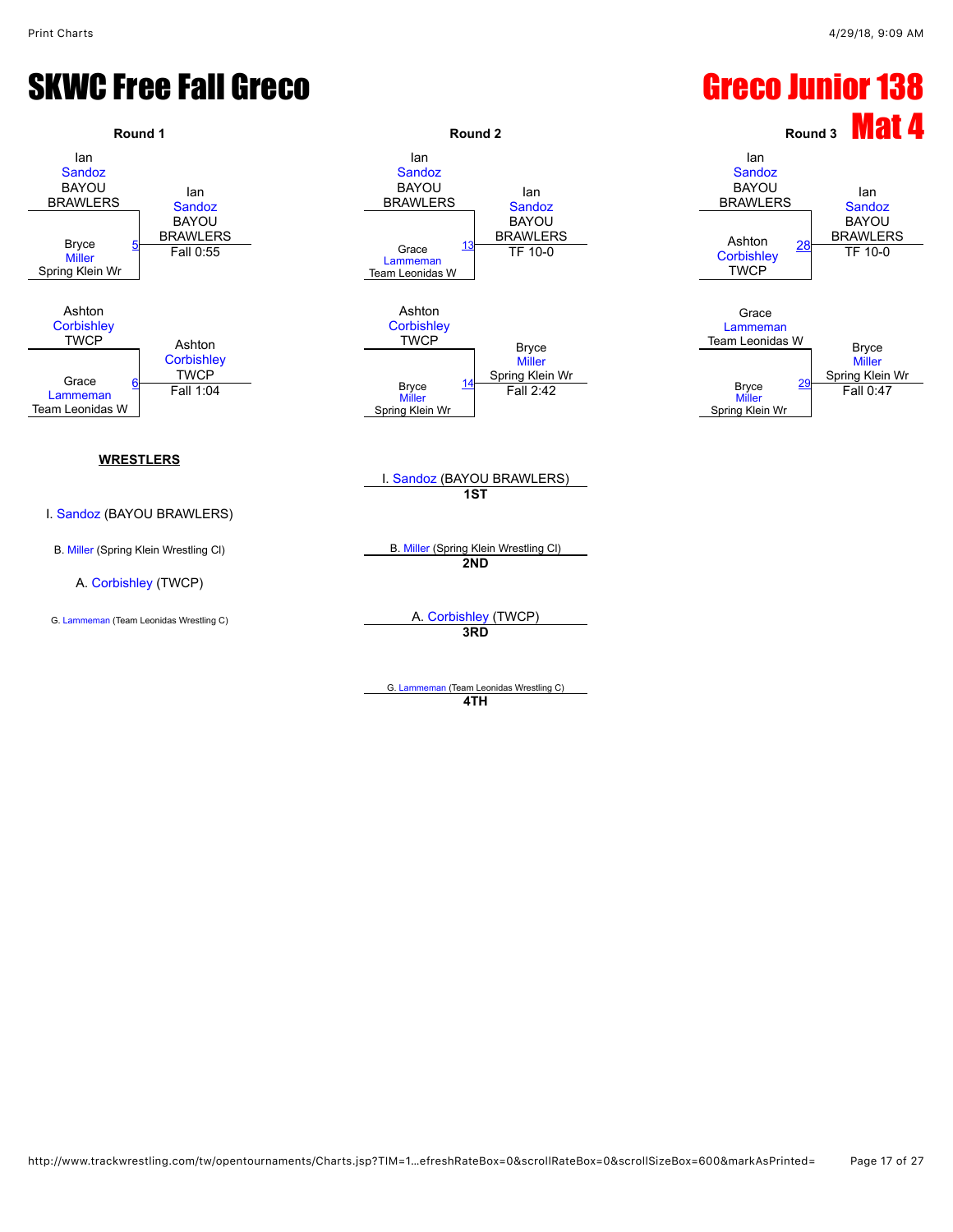## SKWC Free Fall Greco Greco Greco Junior 145

![](_page_17_Figure_3.jpeg)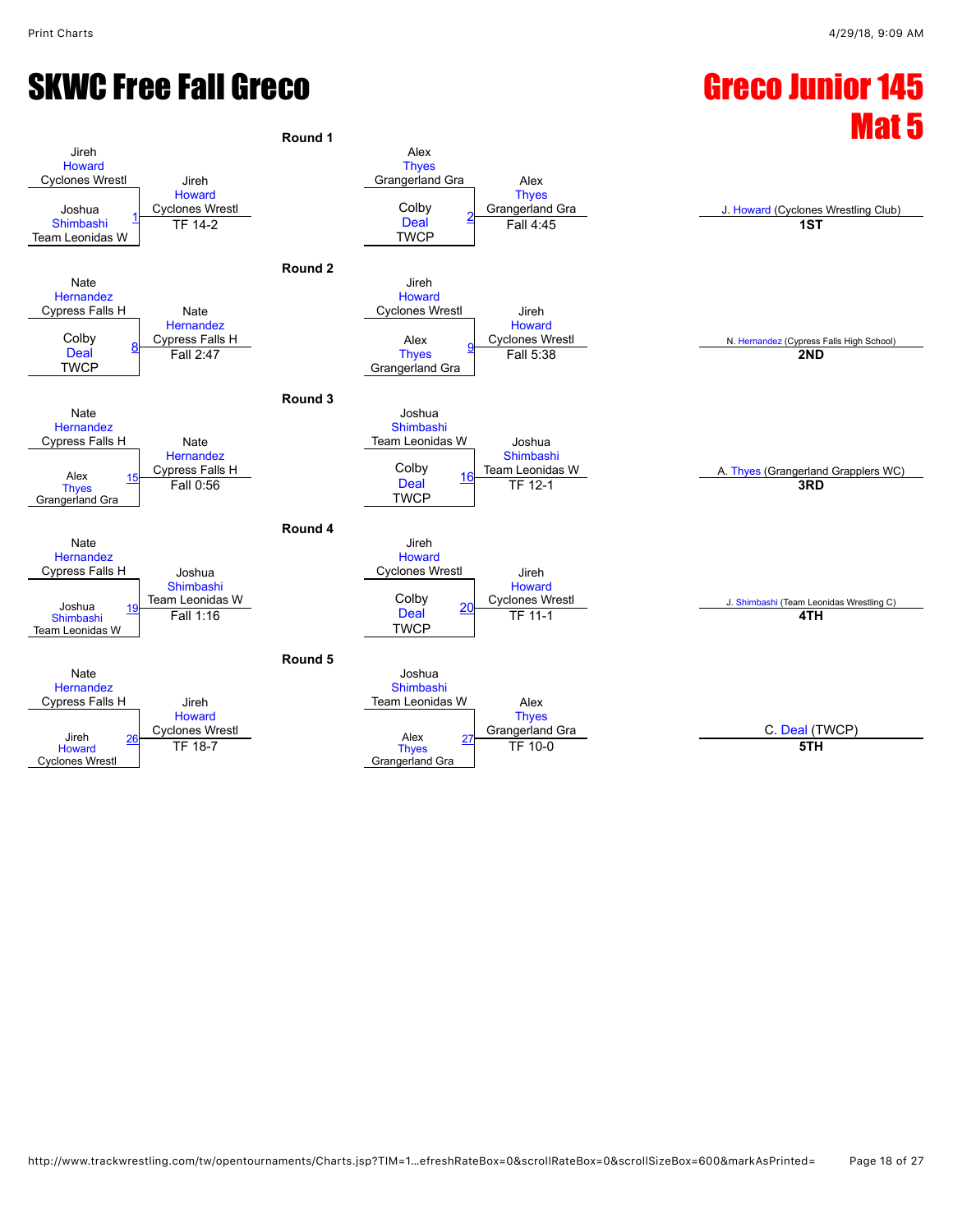#### SKWC Free Fall Greco Green Control Control Creco Junior 152

![](_page_18_Figure_3.jpeg)

**3RD**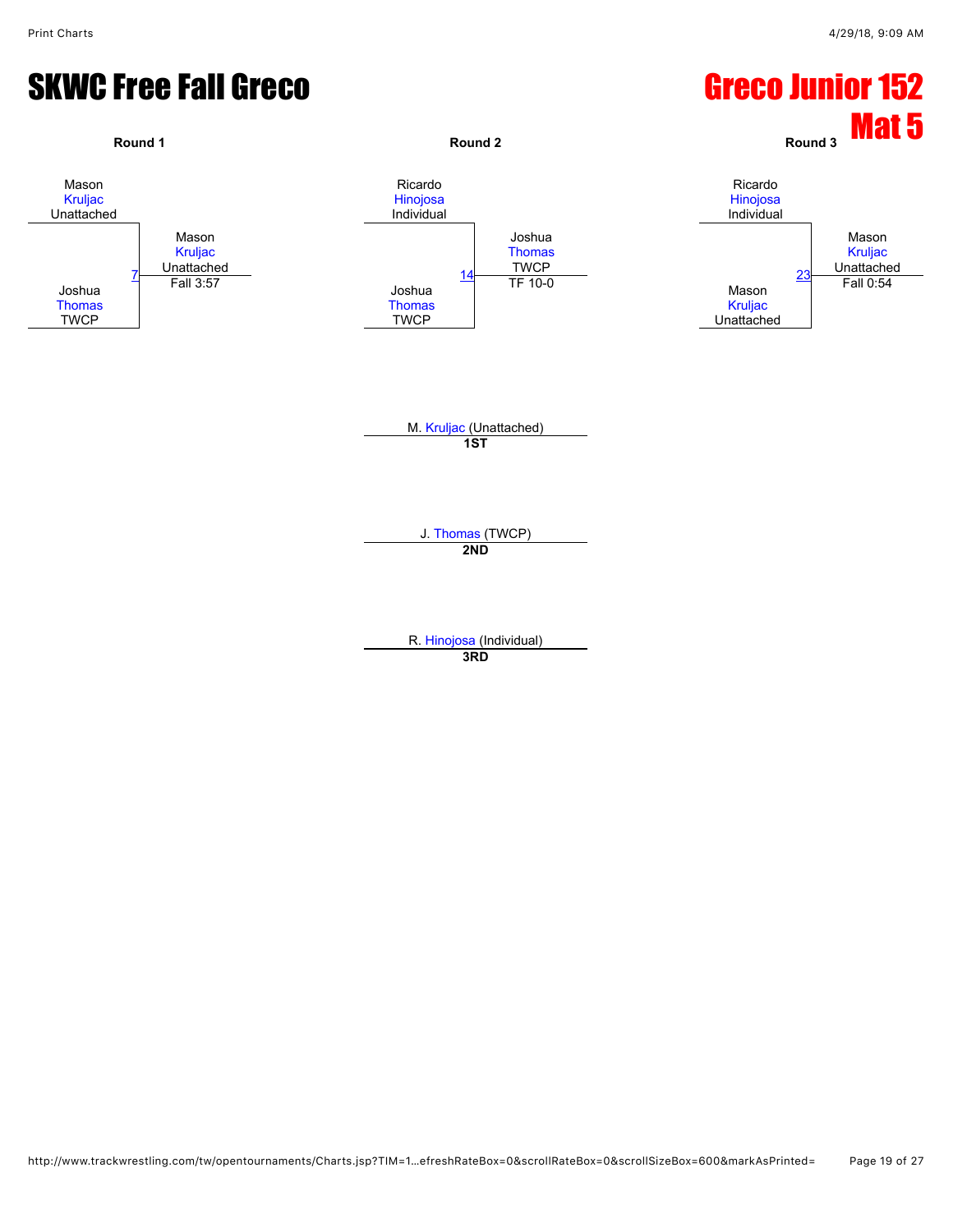![](_page_19_Figure_2.jpeg)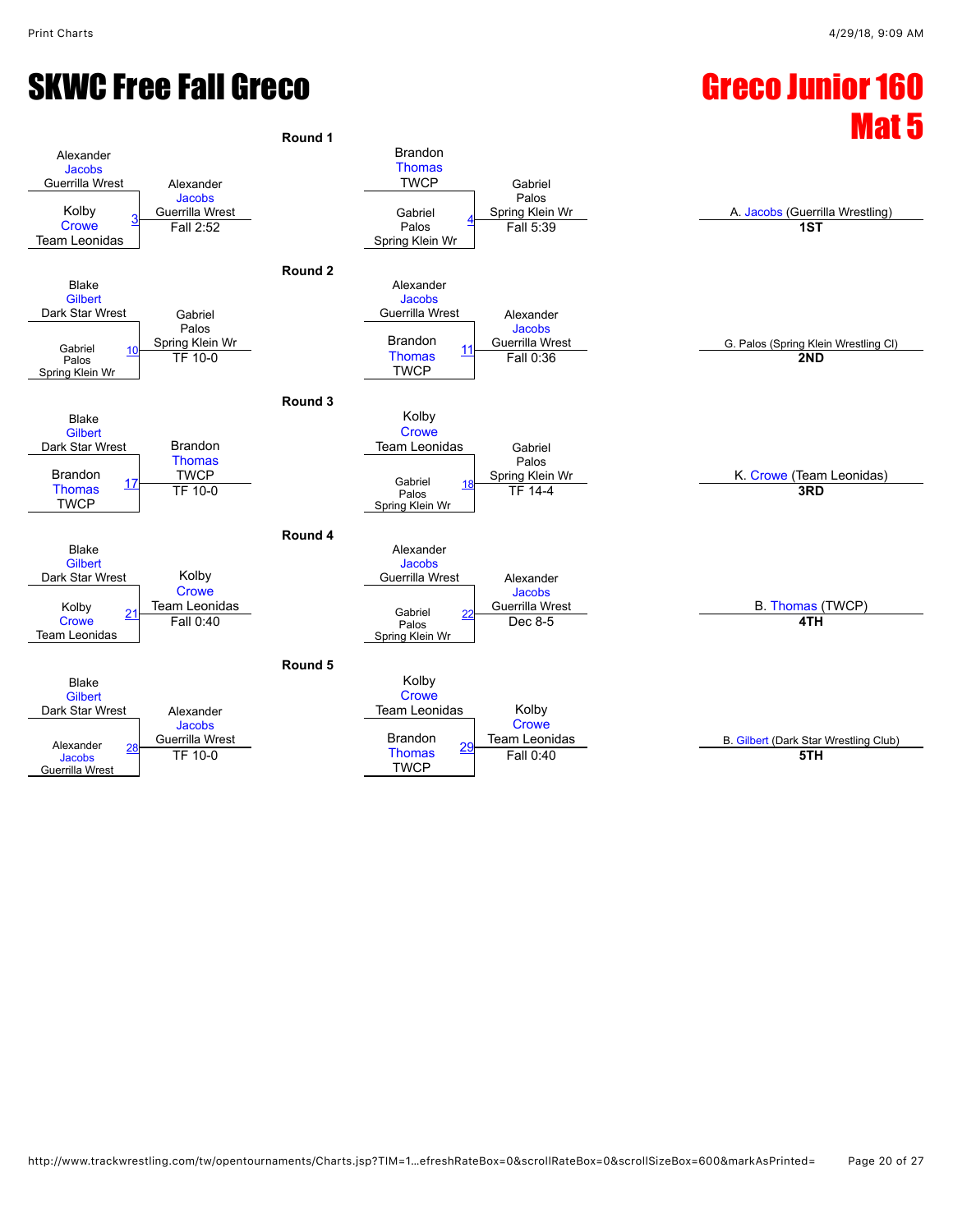#### SKWC Free Fall Greco Greco Greco Junior 170

![](_page_20_Figure_3.jpeg)

#### **WRESTLERS**

- J. [Valdez](javascript:viewProfile(616239132)) (Grangerland Grapplers WC)
- 
- E. [Edwards](javascript:viewProfile(765442096)) ([Cypress Wrestling Club](javascript:viewClub(358959009)))
- 

Jesus [Valdez](javascript:viewProfile(616239132)) Grangerland Gra Yuki [Janvier](javascript:viewProfile(1537742096)) Paradigm Wrestl [Janvier](javascript:viewProfile(1537742096)) Paradigm Wrestl [12](javascript:openBoutSheet(3,) Faradigm with the control of the control of the control of the control of the control of the control of the control of the control of the control of the control of the control of the control of the control of the contro <u>[24](javascript:openBoutSheet(5,) TF 11-1</u><br>TF 11-1 TH 2 TH 2 TH 2 Cultiple 24 FF Elijah **[Edwards](javascript:viewProfile(765442096))** [Cypress Wrestli](javascript:viewClub(358959009)) Di **[Owcarz](javascript:viewProfile(1551490096))** 

![](_page_20_Figure_10.jpeg)

D. [Owcarz](javascript:viewProfile(1551490096)) (Boneyard Wrestling Academ) **1ST**

D. [Owcarz](javascript:viewProfile(1551490096)) (Boneyard Wrestling Academ) Y. [Janvier](javascript:viewProfile(1537742096)) (Paradigm Wrestling) **2ND**

Y. [Janvier](javascript:viewProfile(1537742096)) (Paradigm Wrestling) E. [Edwards](javascript:viewProfile(765442096)) ([Cypress Wrestling Club](javascript:viewClub(358959009))) **3RD**

> J. [Valdez](javascript:viewProfile(616239132)) (Grangerland Grapplers WC) **4TH**

![](_page_20_Figure_15.jpeg)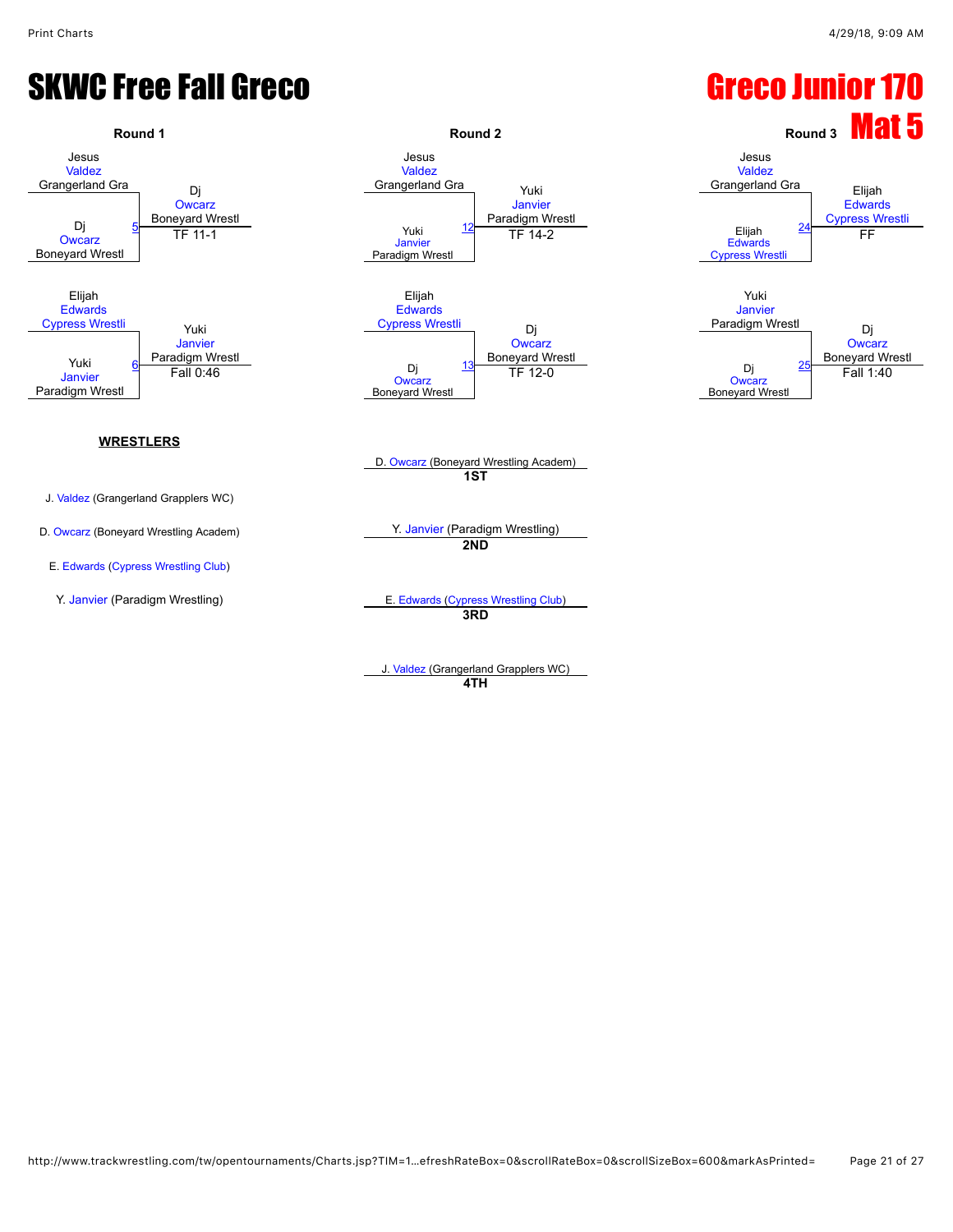#### SKWC Free Fall Greco Greco Junior 182

![](_page_21_Figure_3.jpeg)

M. [Modiri](javascript:viewProfile(790868096)) (Spring Klein Wrestling Cl) **4TH**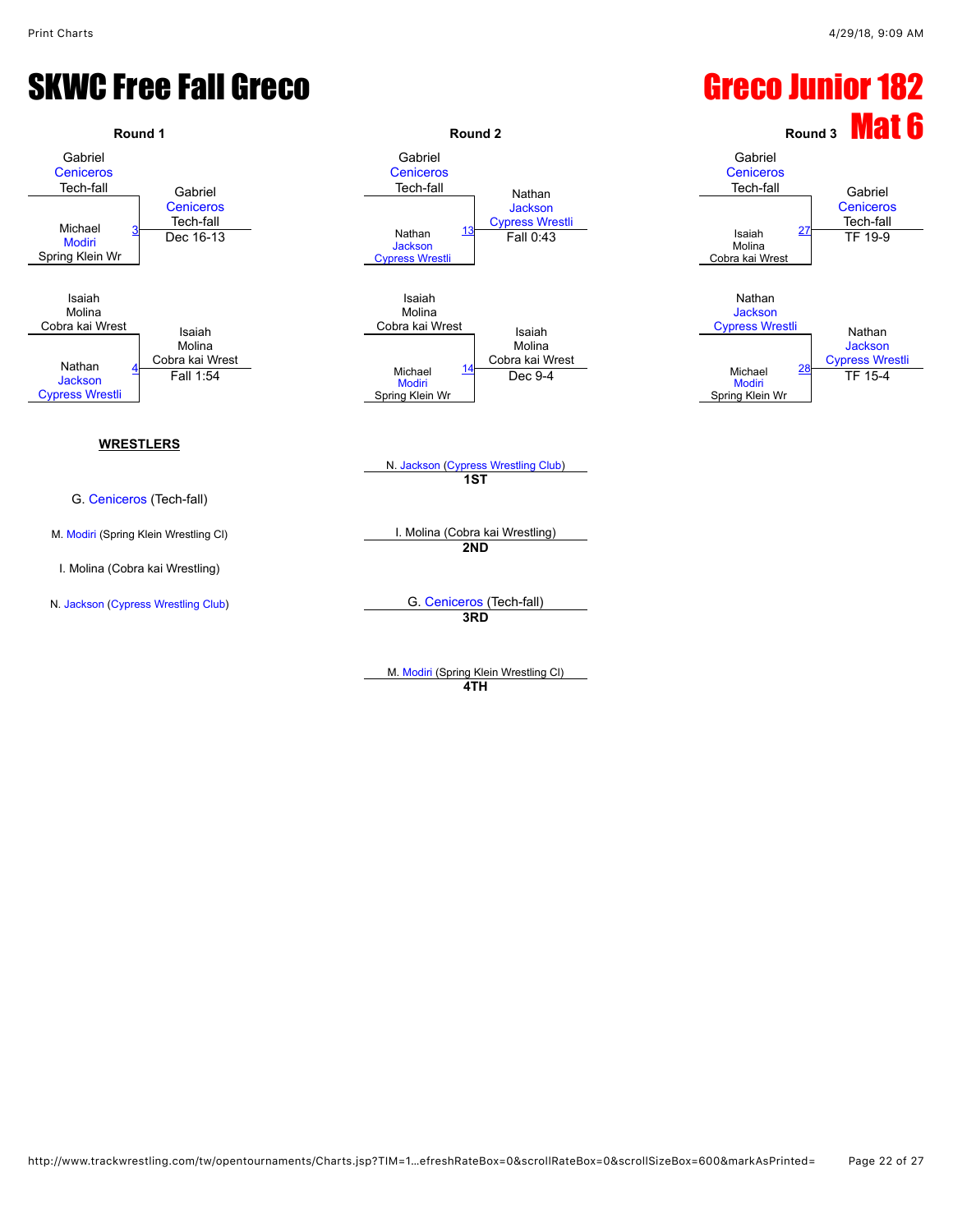# Round 1

![](_page_22_Figure_4.jpeg)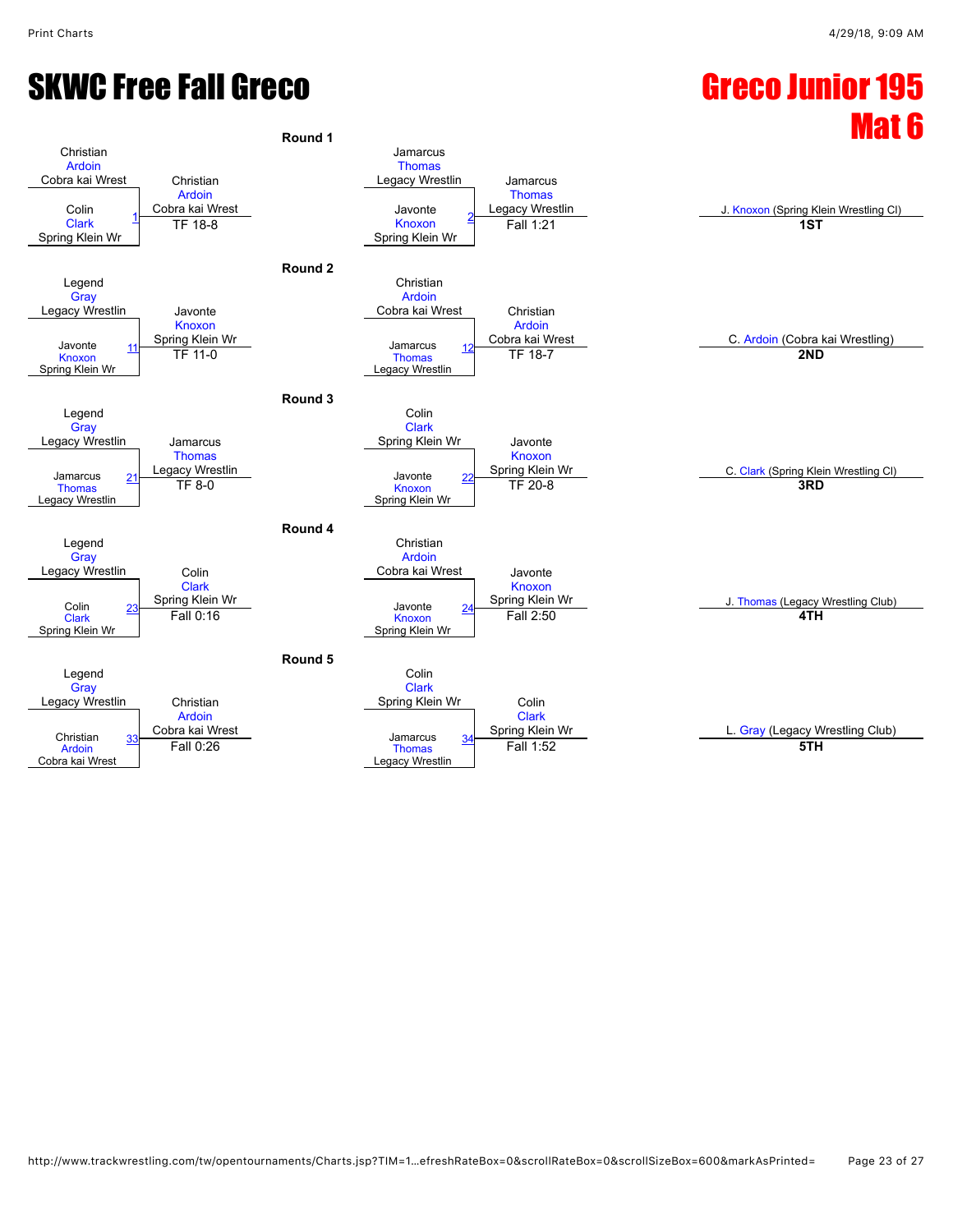#### SKWC Free Fall Greco Green Control Control Control Greco Junior 220

![](_page_23_Figure_3.jpeg)

**3RD**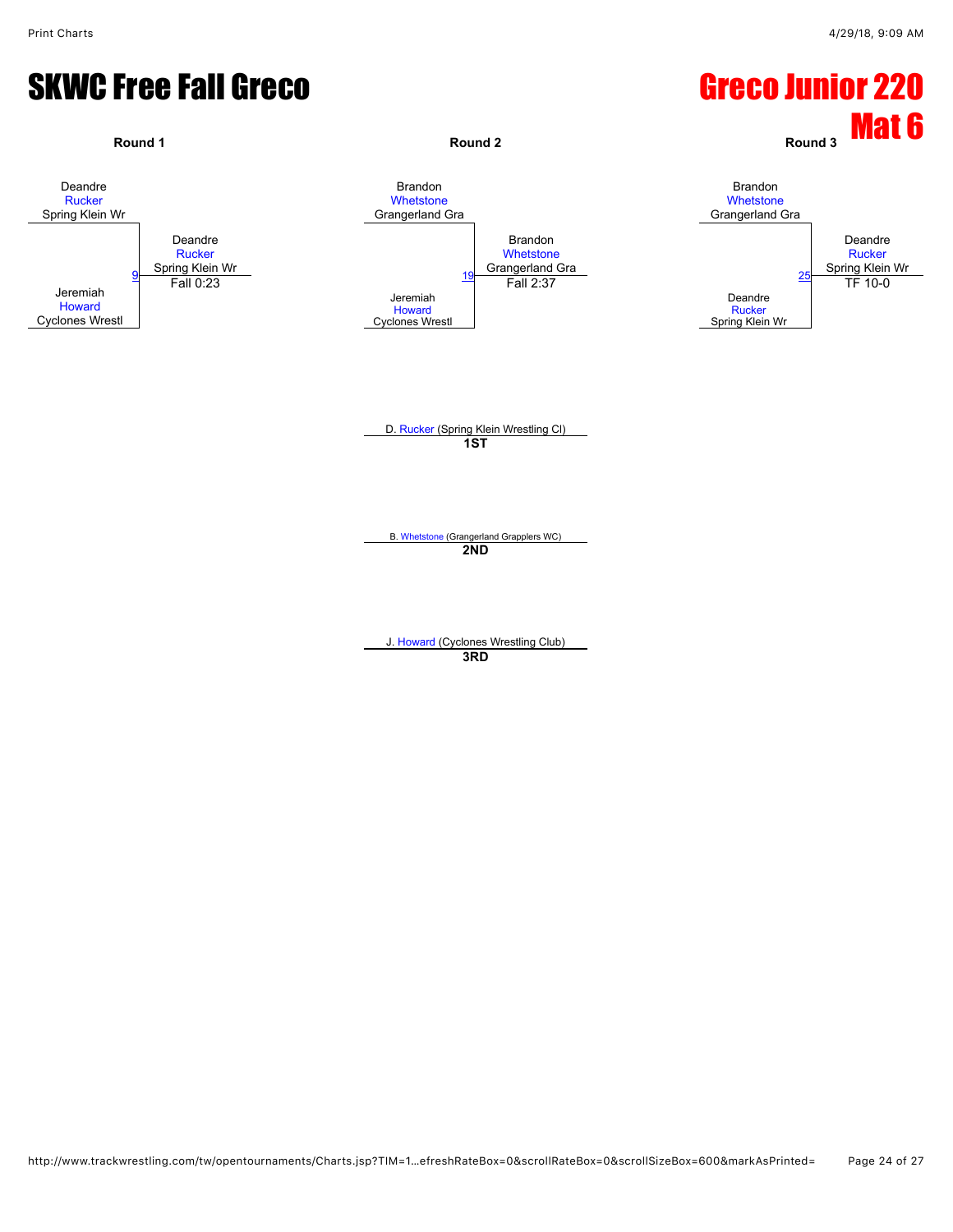#### SKWC Free Fall Greco Green Care Control Control Care Control Care Control Care Control Care Control Care Control Care Control Care Control Care Control Care Control Care Control Care Control Care Control Care Control Care

![](_page_24_Figure_3.jpeg)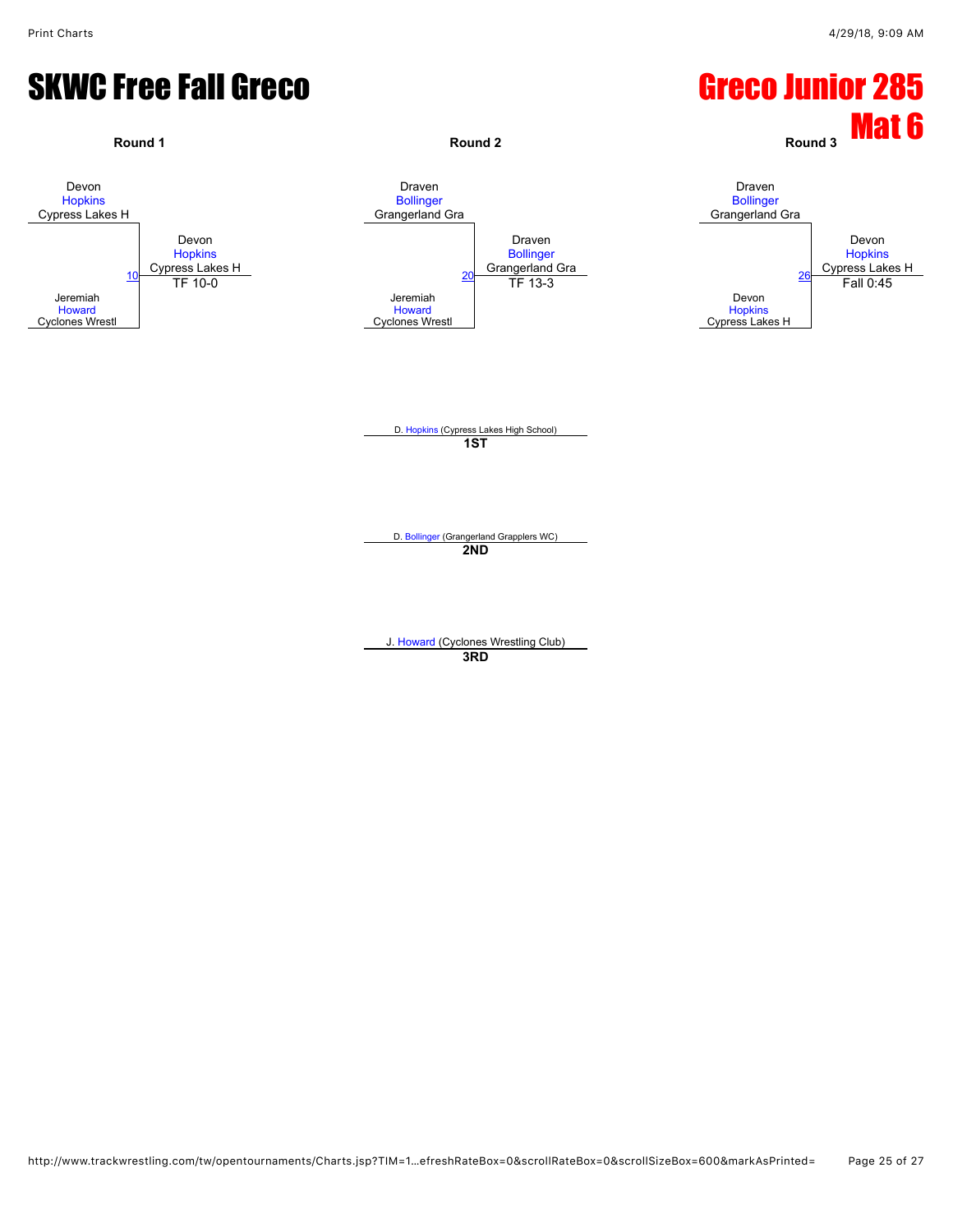#### SKWC Free Fall Greco **Greeo Girls Schoolgirls - Junior 2**

![](_page_25_Figure_3.jpeg)

L. [Eager](javascript:viewProfile(1166595096)) ([Brazos Valley Wrestling C](javascript:viewClub(16280009))) **4TH**